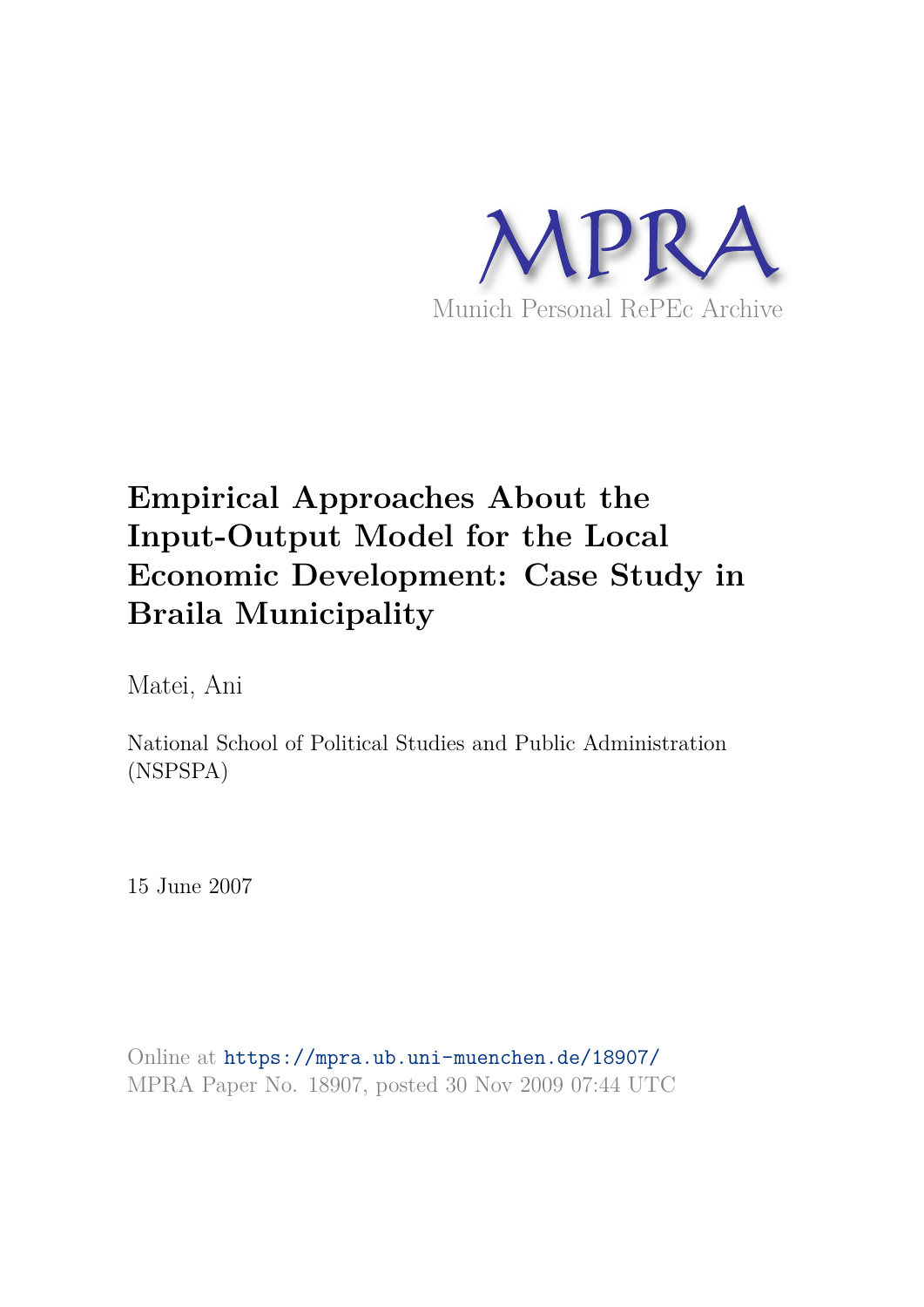# **EMPIRICAL APPROACHES ABOUT THE INPUT-OUTPUT MODEL FOR THE LOCAL ECONOMIC DEVELOPMENT Case study in Brăila Municipality**

## **I. Introduction**

At a territorial level, the economic development presupposes the reinforcement and increasing of the regional or local economic capacity and the formulation of an answer to the economic, technological, social etc. changes. We should also mention that "the local economic development is a long term process, also supported by activities designed for a short, medium or long term. The foundation for the local economic development […] is represented by the endogenous resources, the initiative and the entrepreneurial activity at local level"<sup>1</sup>.

 The local economic development was designed and understood by numerous authors as a part of regional development; "different local development methods" were identified and practiced, "based on three conceptions":

- The development oriented towards the factors of production, based on capitalizing the abundance and low cost of some basic economic resources;
- The Keynesean approach, centered on the joint effects of demand stimulation and public investments;
- The development of the local productive system by the efficient organization of the local resources around the industrial and rural districts or a combination of the two"<sup>2</sup>.

When we refer to the development oriented towards factors of production, we hint at two major components. The first component is concerned with the issue of assigning the factors of production and their migration, at a local level; the analysis is based both on the framework offered by the unisectoral neoclassic model and on the bisectoral one. The second component, however, is concerned with the relation between the factors of production and the technological changes.

The Keynesean local development model is based on: subsidizing the least competitive sectors, which ensures an optimal volume of revenues and expenses; direct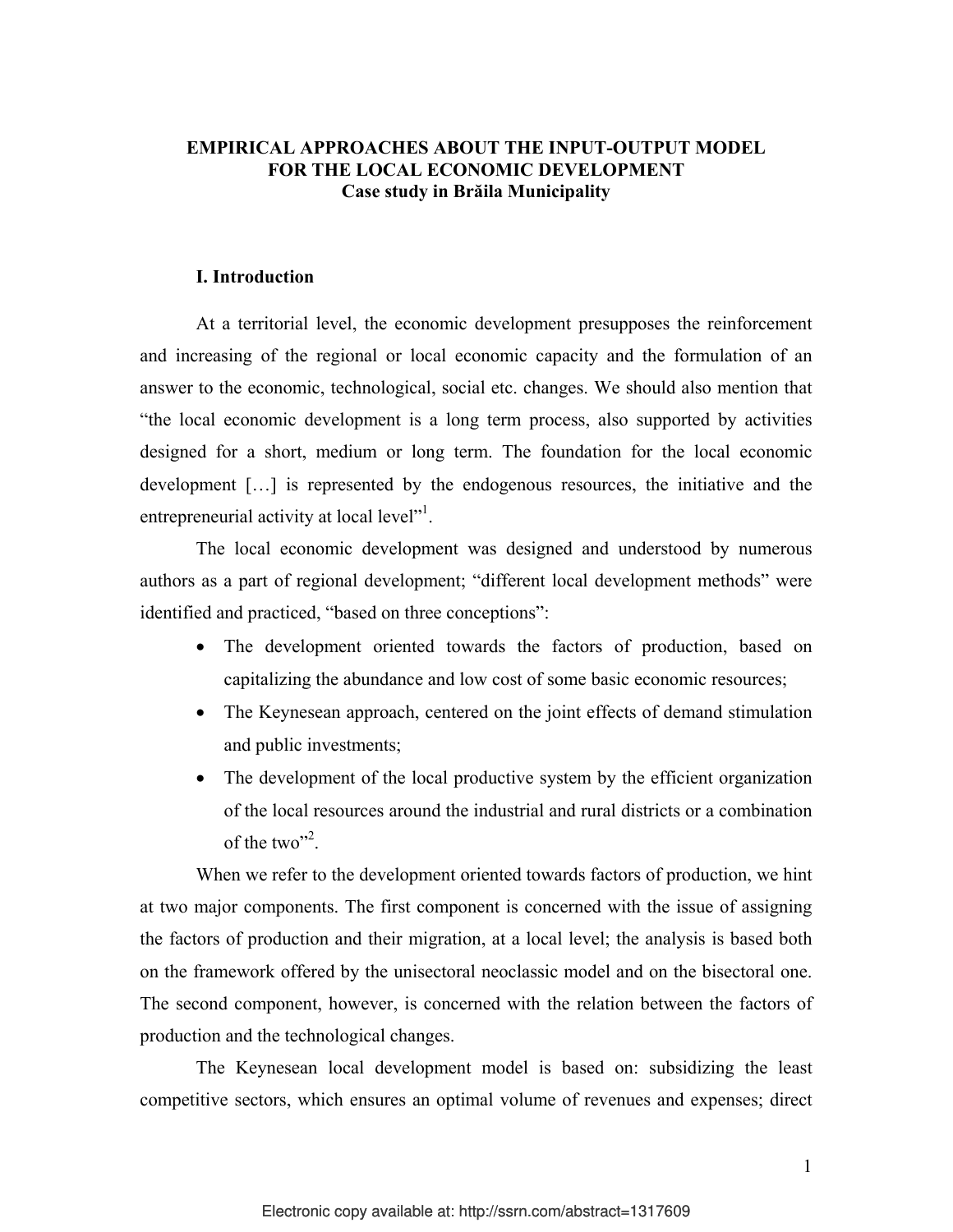productive investments; local authorities' participation in the shared capital of some private companies and, not least of all, public investments in the infrastructure, with the aim of attracting potential investments.

#### **II. The input – output model for the local economic development**

The basic idea of all local development models is "the internal feed-back achieved by the input-output connections between the economic agents, such as the companies and the households"<sup>3</sup>.

More exactly, at the level of the local communities, the economic agents are companies or enterprises, public service suppliers whose connections with the households, materialized through exchanges of public goods and services and workforce, respectively, are established both within the community and outside it. In this context, a model which is extensively used, not only in the local or regional development analysis, is the *input-output model*  $(I - O)^4$ .

#### *II.1. Generalities*

The  $I - O$  model considers a simple structure of production expressed through a linear relation and with constant coefficients, containing several economic activities and processes, each producing one output. To produce a unit of a certain output, for instance the  $i<sup>th</sup>$  output, requires a quantity  $a<sub>ii</sub>$  of input i. Therefore, in the linearity conditions shown above, producing the output quantity  $x_i$  requires an input i quantity  $a_{ii} x_i$ , represented as  $x_{ii}$ . Essential for this model is the fact that "at least partly, inputs are themselves current outputs for the other processes of the system<sup>35</sup>. This short description corresponds to the I – O model, which, associated to a complex economic system, is known under the name of Leontief model<sup>6</sup>. The a<sub>ij</sub> coefficients are the input coefficients, and the matrix:

$$
A = (a_{ij})_{1 \le i \le n} \tag{1}
$$

is *the input matrix.*

Leontief models can be closed or open, depending on whether the mass of inputs is identical with the mass of outputs or not. Subsequent developments, including the related models, can be found in an extensive field literature. Essentially, unlike other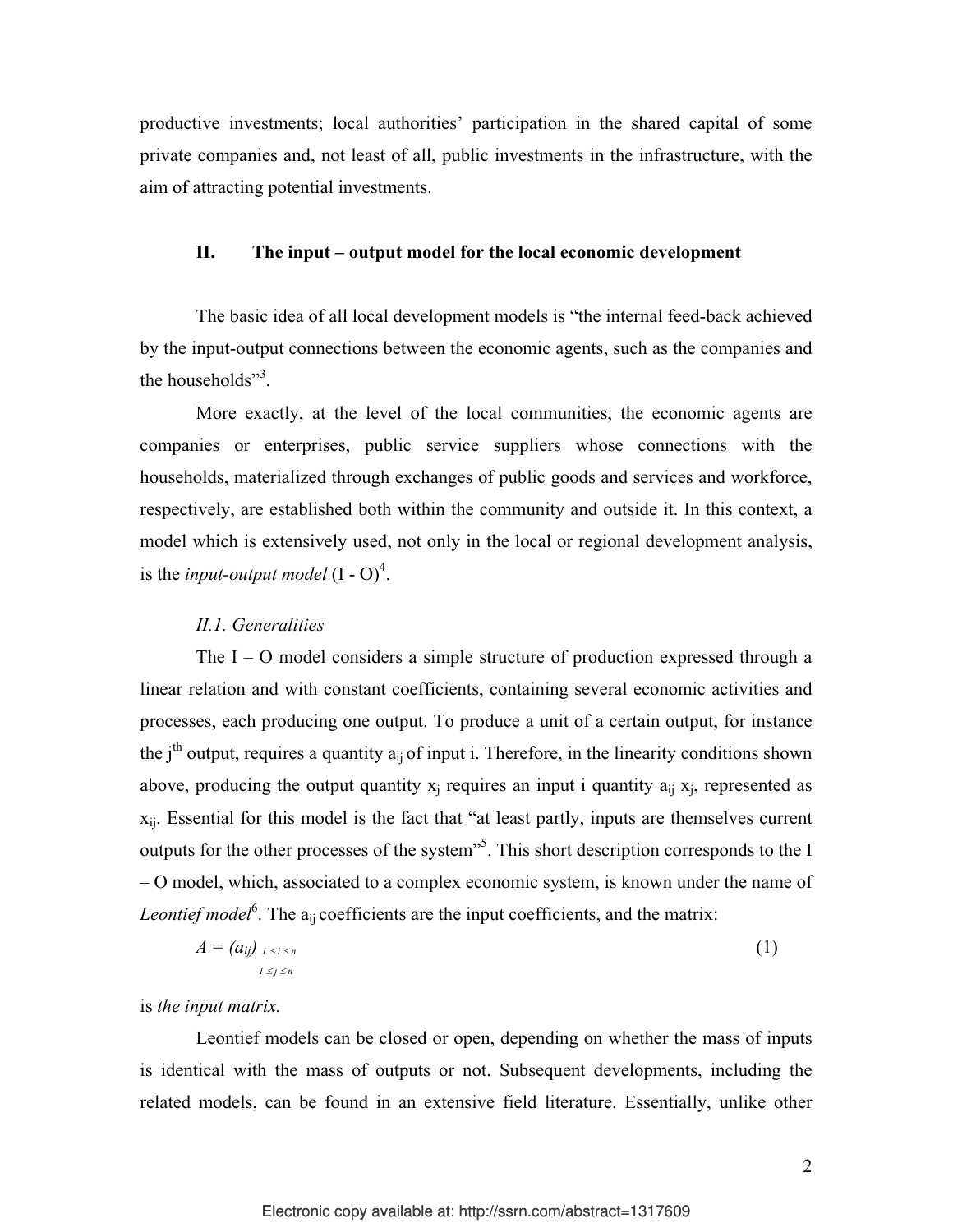models which approach "economy as a whole"<sup>7</sup> and only grasp the final transactions, the I – O model describes a functional model of economy, incorporating the connections between the flows of intermediary goods.

#### *II.2. An adaptation of the I – O model for the local economic development*

If, at a macro level, the flows of goods can be considered between the different economic sectors, at the level of the local communities we can consider the intermediary transfer of goods and services between companies and, of course, households. Characteristic for the  $I - O$  model of local economic development is an open Leontief model, which presupposes the existence of an input (work), considered as not being the output of any production process, and a demand for the achieved goods which exceeds their simple use as inputs.

As a consequence, if we try to formalize what was stated above, the production of economic goods and services contained in output i can be classified into two parts: intermediary  $(x_{ii}, j = 1, n)$  and final  $(x_i)$ , where:

$$
x_i = \sum_{j=1}^{n} x_{ij} + F_i, \ i = 1, n
$$
 (2)

Fi, having the significance of a final demand and representing the i output quantity consumed by households. In terms of the local economy development, these numbers can also have the significance of investments of the business sector, governmental purchases or third party purchases having as their object the i output. Also, in  $F_i$  one can also include the net exports obtained by the subtraction from the general exports of the competitive imports.

Using  $(1)$  and taking into account its significance in the  $I - O$  model, we obtain:

$$
a_{ij} = x_{ij} / x_j, i = l, n, j = l, n
$$
\n
$$
(3)
$$

the relation in which there is a strong technical hypothesis, according to which  $a_{ij}$  is considered a stable coefficient, not necessarily fixed, but predictable, if it modifies"<sup>8</sup>.

 In a manner which has become traditional and upon which we no longer insist, we shall obtain the  $I - O$  Leontief system:

$$
X\left(I-A\right)^{-1}F\tag{4}
$$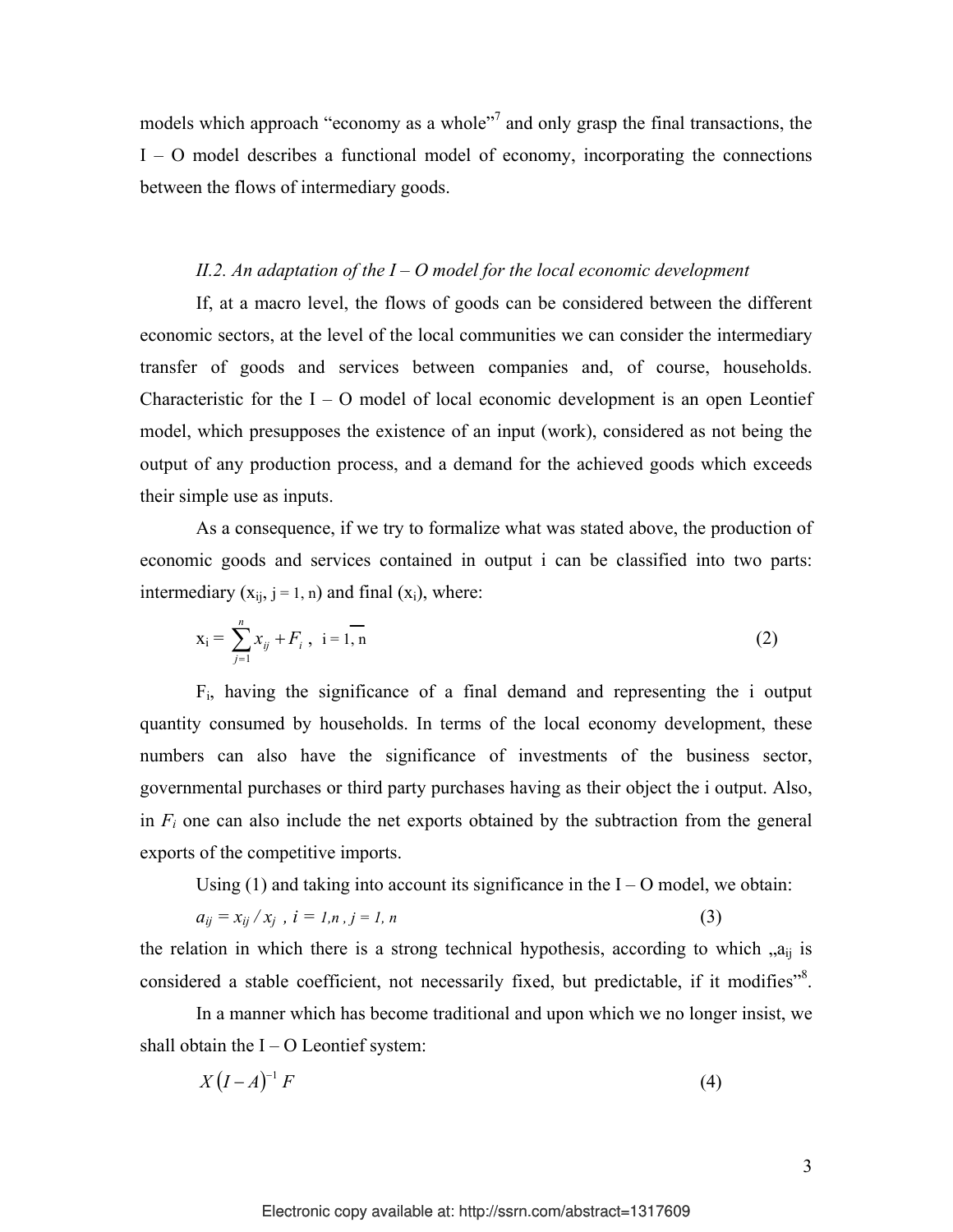where  $X = (x_1, x_2, \ldots, x_n)^t$ , the vector of the local gross outputs, A the coefficient matrix of the intermediary gross flows, and  $F = (F_1, F_2, \ldots, F_n)^t$  is the vector of the final demands whose possible significance we described above.

 The equations contained in system (4) also entail a different interpretation, transforming the final demand *F* in the output *X.* 

 A few consequences, due to some simplifying assumptions accepted for the Leontief model used, are worth emphasizing, even if, by doing this, we move away from the reality.

We refer to the following: the existence of a constant relation between any intermediary input and any output resulting from the relation (3):

$$
x_j = (1/a_{ij})x_{ij}, \quad i \neq j \tag{5}
$$

as well as of a constant ratio between any two intermediary inputs:

$$
x_{kj}/x_{ij} = a_{kj}/a_{ij} \quad , \quad i \neq j, \quad h \neq j \tag{6}
$$

A very extensively used convention<sup>9</sup>, which does not alter the results of the analysis, is the one in which, in equation (4), the outputs can also be considered as net figures, which implies the fact that  $a_{ii} = 0$ . In the absence of this convention, matrix A can be completed with a new line meant to describe the added value  $y_i$ , obtained from the gross outputs  $x_i$  out of which the intermediary goods  $x_{ij}$  were subtracted, i.e.:

$$
y_j = x_j - \sum_{i=1}^n x_{ij}, \quad j = \overline{1, n}
$$
 (7)

Using the technical coefficients, we obtain:

$$
X = B \tY \t{where: 
$$
Y = (y_1, y_2, \dots, y_n)^t \t{and}
$$
 (8)
$$

$$
B = \begin{bmatrix} \frac{1}{1 - \sum_{i=1}^{n} a_{i1}} & 0 & \dots & 0 \\ 0 & \frac{1}{1 - \sum_{i=1}^{n} a_{i2}} & \dots & 0 \\ \vdots & \vdots & \ddots & \vdots \\ 0 & 0 & \dots & \frac{1}{1 - \sum_{i=1}^{n} a_{in}} \end{bmatrix}
$$
 (9)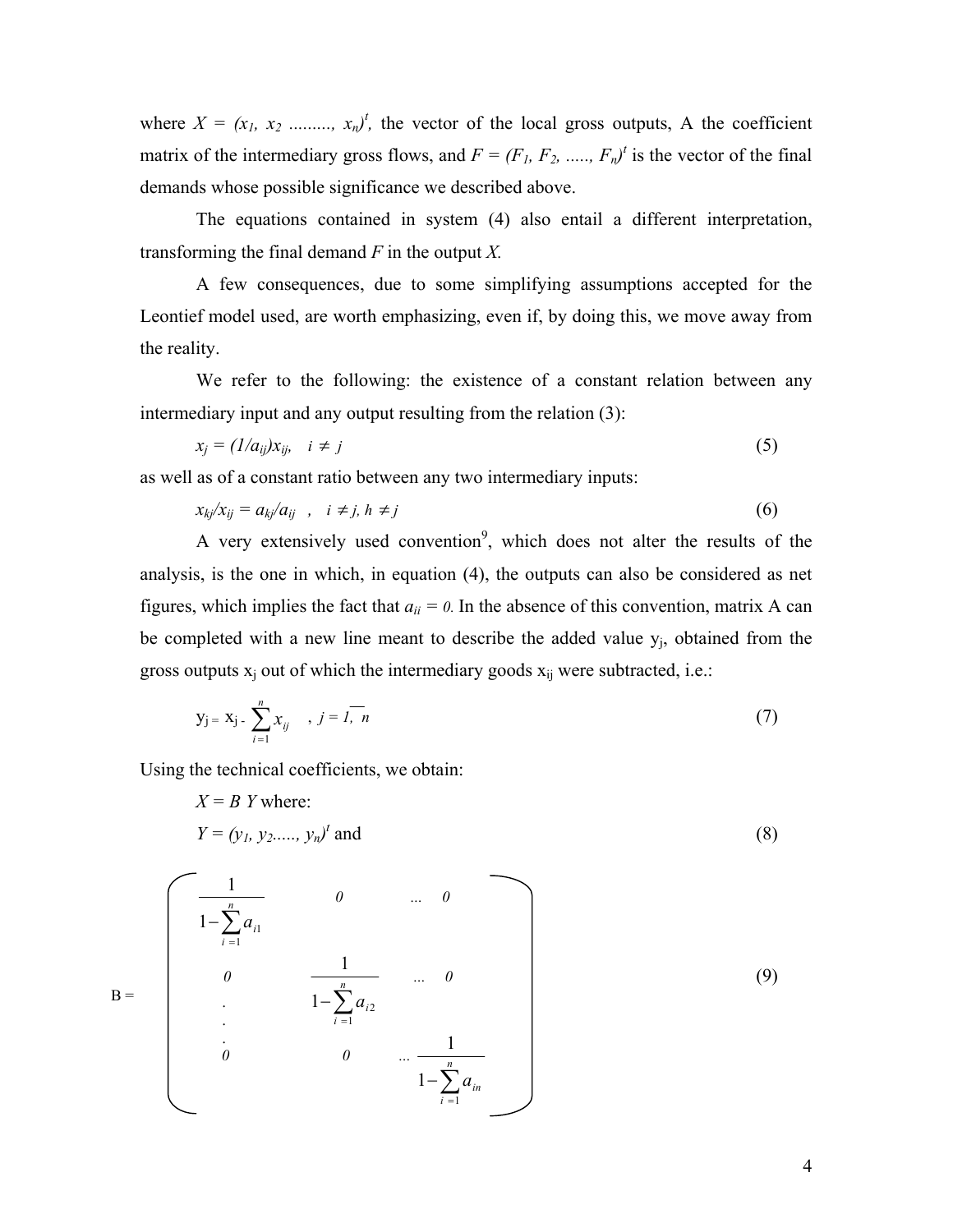Relations (8) and (9), obtained from the input matrix, transform the added value into gross outputs and vice-versa.

We should also notice that:

$$
\sum_{j=1}^{n} y_j = \sum_{i=1}^{n} F_i = PLB
$$
\n(10)

and these figures represent the value, at a national scale, of the GDP, and at the level of a community, of the gross product (GLP) resulted from the local development.

# **III. The qualitative analysis and the multiplying effects in the local development**

Matrix  $(I - A)^{-1}$ , also named the Leontief matrix, will constitute the support of the qualitative analysis of local development. Following a methodology described by McNicoll and Baird (1980), the qualitative analysis, meant to offer the synthetic indicators of local development, will focus on: the analysis of the multipliers, the impact studies and the forecast.<sup>11</sup>

# *III.1. The local development multipliers*

If we represent by  $a^*_{ij}$  The element on position  $(i,j)$  in the Leontief matrix, then, for each activity j, specific to local development, the multiplier will be defined by:

$$
k_j = \sum_{i=1}^n a_{ij}^*, \ \ j = 1, n \tag{11}
$$

 The significance of this multiplier refers to the total modification of the local output, resulted from a modification, with a unit, of the production corresponding to activity j in the final demand. In other words, multipliers have the role of estimating the level of local development owing to some unitary modifications of the final demand.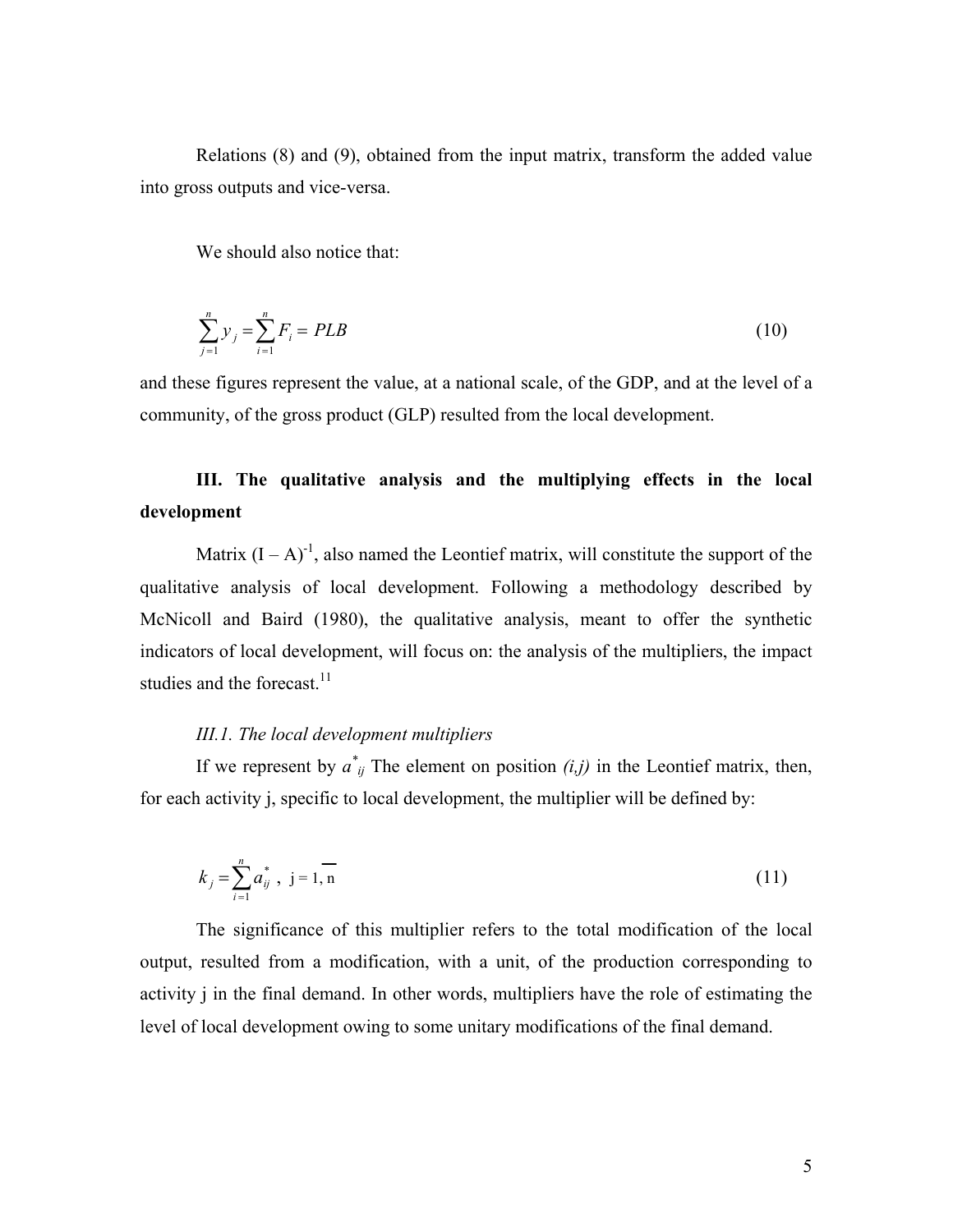Field studies emphasize the fact that these multipliers are supra-unitary because, except for the direct effects, emphasized through the modification of the output, the local production will also be affected through:

- *the indirect effects* determined by the increase of the intermediary local operation expenses for producing a unit in the final demand j;
- *the induced effects,* determined by the local consumption of the households involved in expanding the production specific to activity j.

An overview on the variation of the total output can be achieved by introducing an *output aggregate multiplier* which expresses, through a weighted mean, the overall influence of the different activity on local development.

Such an expression can be given by:

$$
k = \frac{\sum_{i=1}^{n} k_i \left( \sum_{j=1}^{n} a_{ij} + F_i \right)}{\sum_{i=1}^{n} \left( \sum_{j=1}^{n} a_{ij} + F_i \right)}
$$
(12)

As a consequence, we witness a process of indirect and induced expansion in the local development, the multiplier measuring the totality of these effects. Technically, as shown in McNicoll and Baird's study (1980), multipliers which also include the induced effects are known as Type II multipliers, unlike Type I multipliers, which only include the indirect effects.

#### *III.2. The impact studies*

 By impact studies, the analyses regarding the local development aim at determining the effects of the emergence or expansion of new activities in the economic process specific to the local development. More exactly, as shown McNicoll and Baird (1980), with reference to the regional development, we are talking about the assessment of the "impact of a new industry on the regional gross production"<sup>12</sup>.

 Within this framework, the following is accepted as a relation for determining the impact: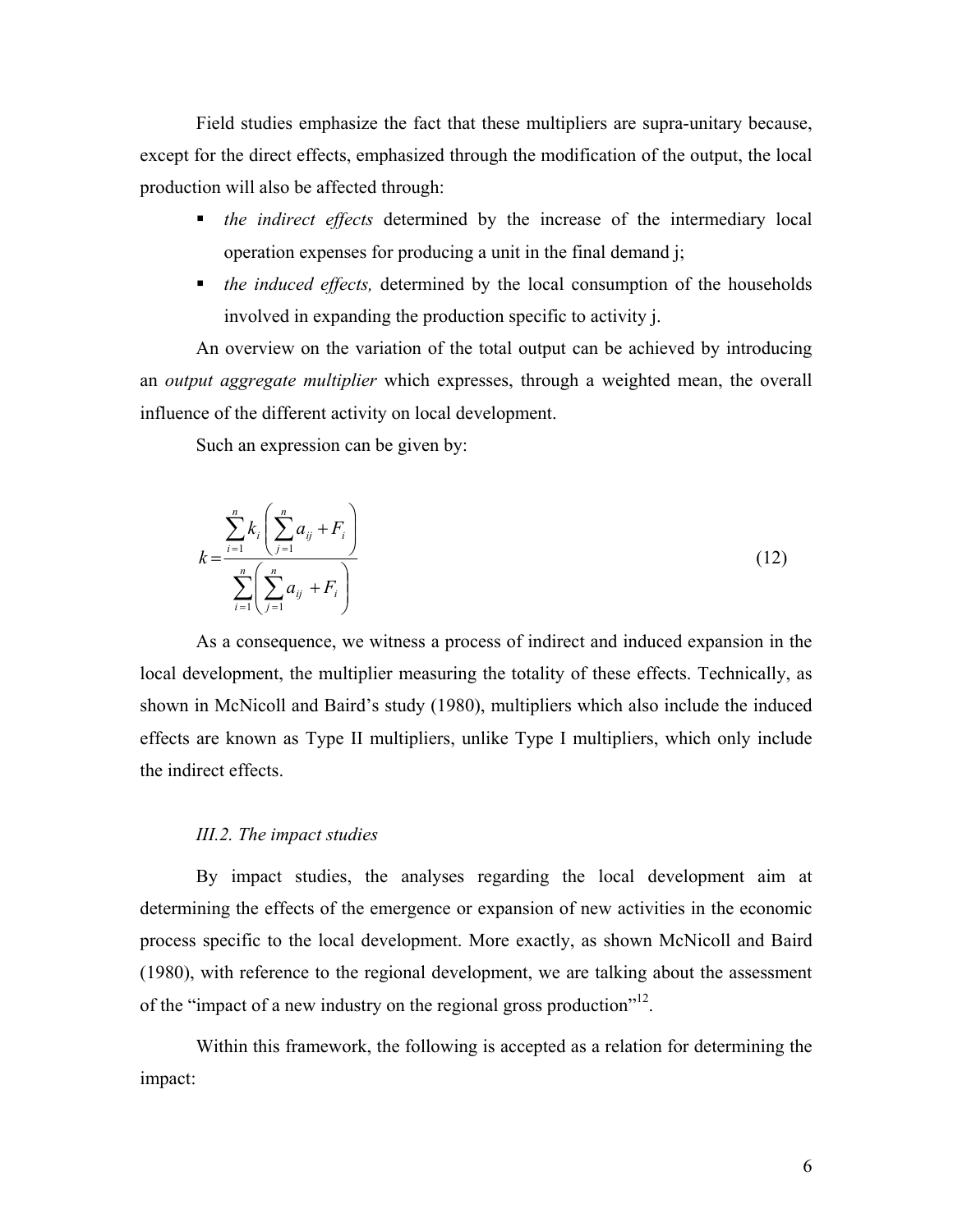$$
\Delta X = \left[1 - \overline{A}\right]^{-1} \Delta F \tag{13}
$$

where:

 $\Delta X$  = the modification in the local outputs derived from the operations specific to the new local activity/industry.  $\Delta X$  will be a column vector with n+1 elements;  $\overline{A}$  = the extended Leontief matrix of the coefficients of the intermediary flows, which includes a line and a column corresponding to the new local activity/industry; ;  $\Delta F$  = the modifications in the final demand determined by the emergence of the new local activity/industry.

 In the circumstances of the determining, from equation (13), of the outputs corresponding to the n+1 local activities/industries, as well as of knowing the coefficients of the necessary number of employees for each output unit,  $e_i$ ,  $i = 1, n+1$ , we can establish the impact of the new local activities/industries on the necessary workforce.

$$
\Delta E_i = e_i \ \Delta X_i, \ i = 1, n+1 \tag{14}
$$

where,  $\Delta E_i$  measures the modifications in employment in activity i, and  $\Delta X_i$  is the i<sup>th</sup> element of the column vector *X*.

#### *III.3. Forecast*

 Theoretically, a complete forecast of the evolution in the local development can be described by:

$$
X_t = \left[I - A_t\right]^{-1} F_t \tag{15}
$$

where:

 $X_t$  = the vector of the gross outputs in the year t;

 $A_t$  = the matrix of the inputs corresponding to the year t;

 $F_t$  = the vector of the final demands in the year t.

 The use of relations (15) will lead us to a forecast closer to the reality, but presupposes considerable efforts to estimate the evolution of the constitutive elements imposed by the above mentioned relations.

 McNicoll and Baird (1980) propose a "hybrid" forecast model, distinct from the complete model, expressed through (15), based on a few simplifying hypotheses, which can be summarized as follows: carrying out forecasts for short or medium term horizon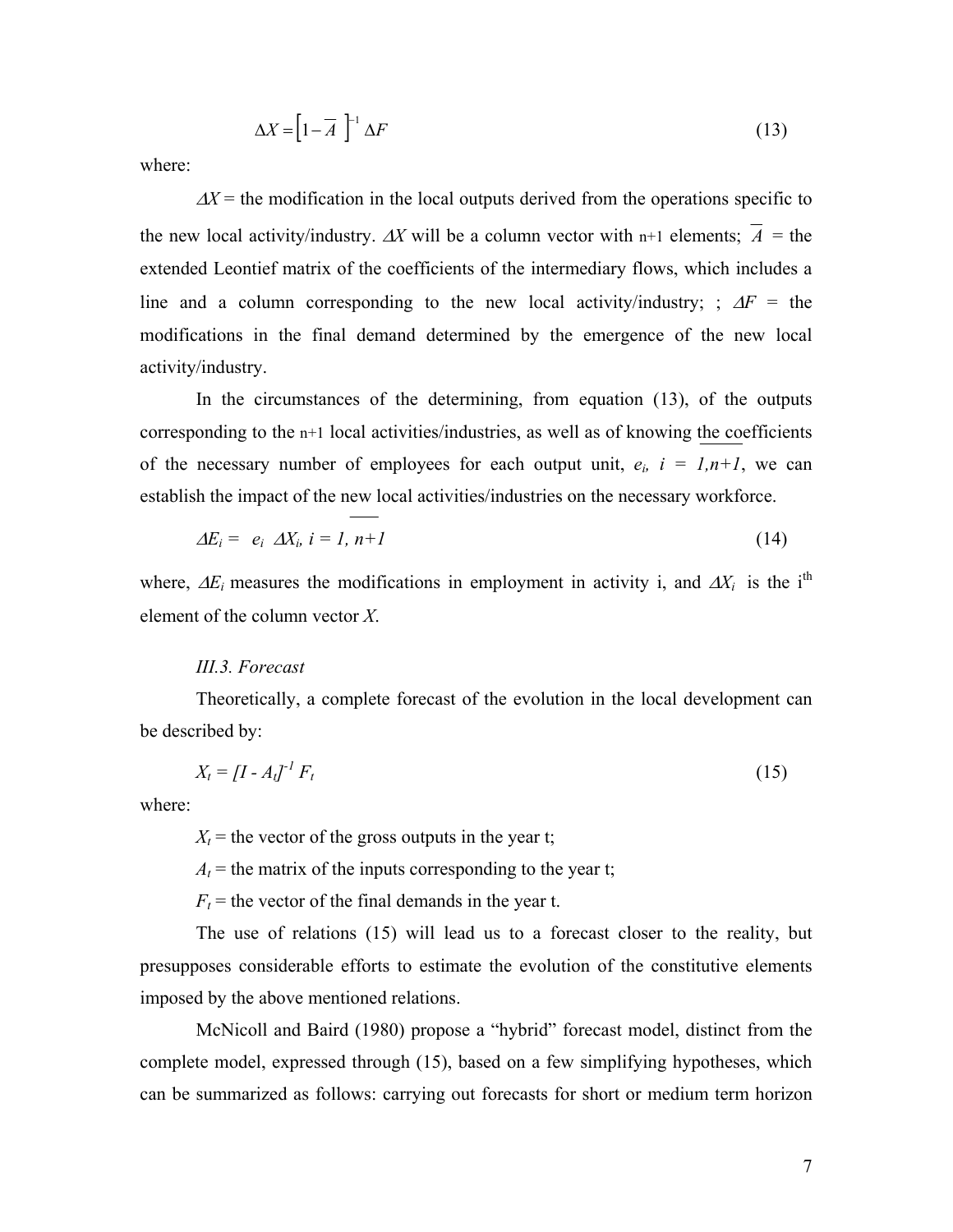defined by an interval of whole numbers, signifying years or months,  $[t_0, t_1]$ ; the structure of the local activities/industries in the period  $[t_0, t_1]$  is the same, the Leontief being maintained during the whole analyzed period. As a consequence, instead of equation (15), we shall use:

$$
X_{t_1} = [I - A_{t_0}]^{-1} F_{t_1}
$$
\n(15')

out of which, in the circumstances of estimating the final demand at the moment  $t_1$ , we shall be able to forecast the outputs at the same moment  $t_1$  using the Leontief matrix at the moment  $t_0$  in the circumstances of certain inter-temporal constant value presuppositions.

#### **IV. The development of the public utility services in Brăila Municipality**

 The case study which we hereby present uses data and information supplied by the authorities of Brăila Municipality, as well as by a number of companies. The analysis focused on the development of the public services, considered as having an important role to play both in ensuring the community social comfort, but also as a standard of local development.

 Therefore, at the level of Brăila Municipality, the main elements of the Leontief matrix were represented as a part of the public utility services, under the direct coordination of the Local Municipality Council: the processing and supply of thermal energy, sanitation, local public transportation and water supply and sewerage system.

 The analysis refers to the year 2005, and the data were extracted from the book keeping of the public utility services managed by:

- $\blacksquare$  S.C. CET-S.A. for the thermal energy production and supply service;
- S.C. BRAI CATA-S.R.L. Brăila, S.C.ECO-S.A Brăila and S.C. RWE ECOLOGIC SERVICE for the sanitation service;
- S.C. BRAICAR-S.A. for the local public passenger transportation service;
- R.A. APA Brăila, for the water and sewerage system supply service.

The input-output  $(I - O)$  table of the public utility services at the level of Brăila Municipality was drawn up with the data supplied by the economic agents listed above.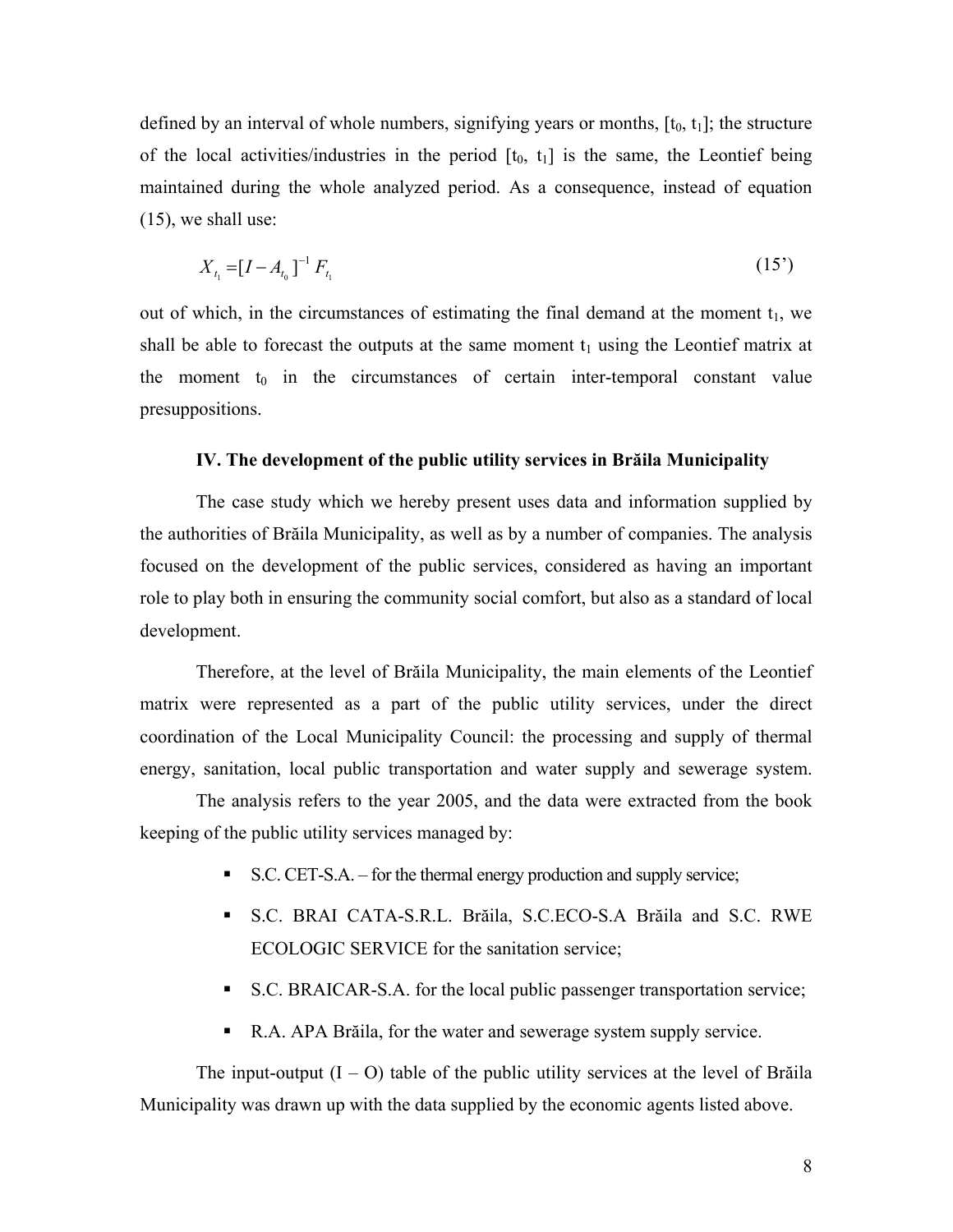|                               |                                 | <b>INPUTS PURCHASED BY:</b> | <b>FINAL</b>                   | <b>TOTAL</b>                     |                |                |  |
|-------------------------------|---------------------------------|-----------------------------|--------------------------------|----------------------------------|----------------|----------------|--|
|                               | <b>THERMAL</b><br><b>ENERGY</b> | <b>SANITATION</b>           | <b>LOCAL</b><br><b>TRANSP.</b> | <b>WATER-</b><br><b>SEWERAGE</b> | <b>DEMAND</b>  | <b>OUTPUT</b>  |  |
| <b>OUTPUT PRODUCED BY:</b>    |                                 |                             |                                |                                  |                |                |  |
| Thermal<br>energy             | 0.00                            | 29,210.00                   | 705,107.00                     | 1,102,693.00                     | 141,875,748.00 | 143,712,758.00 |  |
| Sanitation                    | 0.00                            | 0.00                        | 25,831.00                      | 15,099.00                        | 35,866,330.00  | 35,907,260.00  |  |
| Local<br>transport            | 72,402.00                       | 23,114.00                   | 0.00                           | 96,390.00                        | 62,513,370.00  | 62,705,276.00  |  |
| Water<br>sewerage             | 1,094,613.83                    | 55,649.92                   | 265,779.49                     | 1,882,920.75                     | 94,451,803.82  | 97,750,767.81  |  |
| a.v.                          | 142,545,742.17                  | 35,799,286.08               | 61,708,558.51                  | 94,653,665.06                    | $\ast$         | $\ast$         |  |
| <b>TOTAL</b><br><b>INPUTS</b> | 143,712,758.00                  | 35,907,260.00               | 62,705,276.00                  | 97,750,767.81                    | $\ast$         | 340,076,061    |  |

# **Table 1 –I–O table of the public utility services at the level of Brăila Municipality:**

Analyzing the above table, we observe that the total output of each service is equal to the total input of that service, as a consequence of the fact that the matrix of the flows is built according to the principle of the double accounts. Thus, the  $I - O$  table presents, with accuracy, the input origin, as well as the output destination, reflecting the interdependent nature of the economic activities.

The table is structured on lines and columns, so that the columns stand for the services consumed (the consumption sectors), and the lines stand for the production of public utility services.

The content of a cell of the matrix in the  $I - O$  table (Table 1), placed at the intersection of line i and column j, stands for the absolute value which a public utility service supplies to another service, or, in other words, the absolute value which a local interest public utility service receives from a different service of the same nature, within the same administrative space.

*The final demand,* as we can observe in the table, is outside the area of the intermediary flow matrix and includes the household purchases in general.

*The added value* (a.v.) represents the difference between the total production value (the total output) and the service value.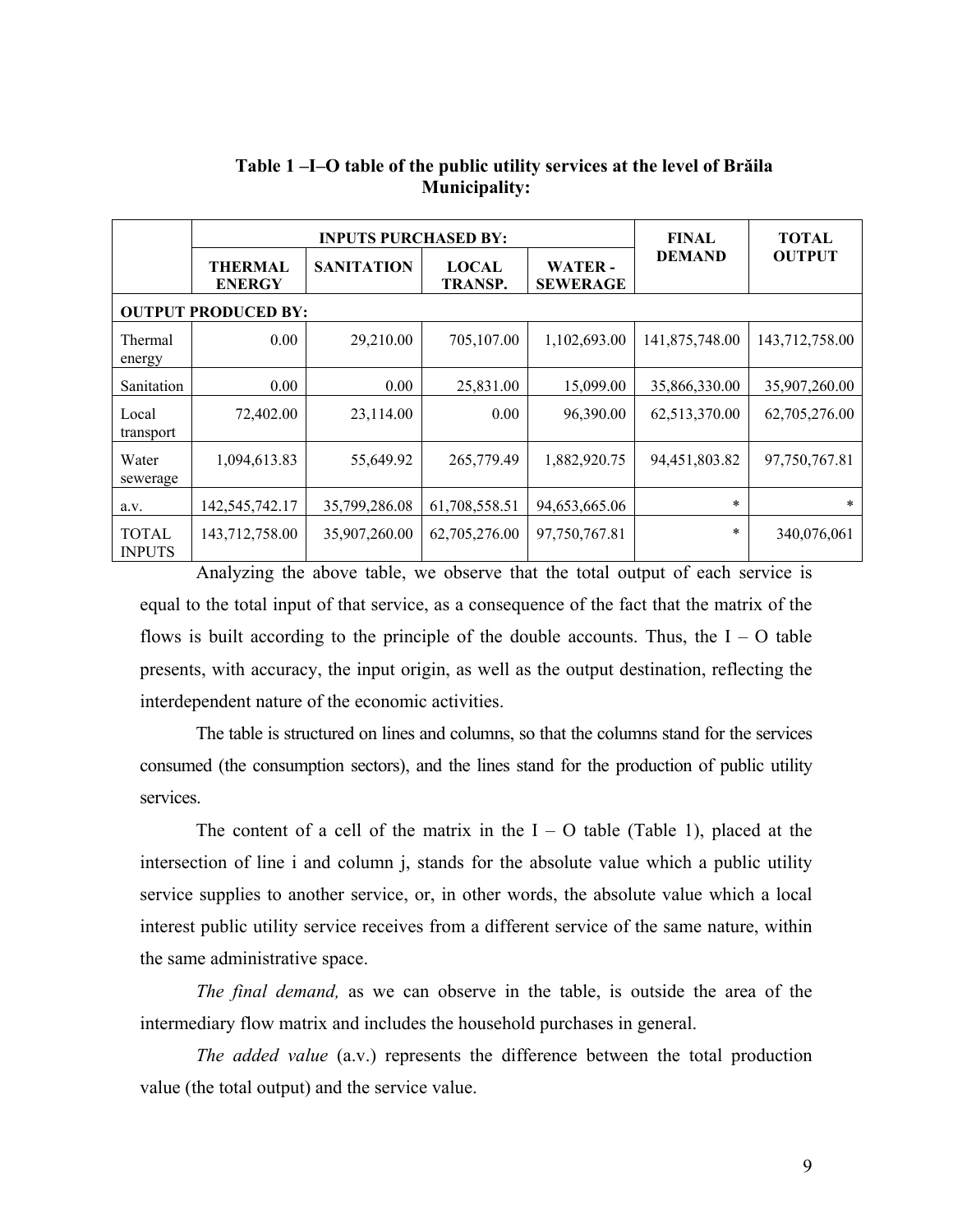The main purpose of the  $I - O$  analysis for the development of the Brăila Municipality public utility services is the description of the input – output flow and the quantification, on this basis, of the interactions between services in order to further estimate the effects of any change in the final demand on the whole system of public utility services at the level of Brăila Municipality.

#### *IV. 1. The I-O empirical model*

Using the elements in Table 1, as well as the descriptions and significances in (II.1), the input matrix (1) becomes:

$$
A = 10-3 x
$$
  
\n1.1546397 0.3686133 0 1.5371912  
\n1.1980075 0.5693042 2.7189504 19.2624651 (16)

out of which the Leontief matrix results:

$$
(I-A)^{-1} = \begin{bmatrix} 1.000093 & 2.095467 \times 10^{-4} & 4.928266 \times 10^{-3} & 7.831524 \times 10^{-3} \\ 5.646397 \times 10^{-6} & 1.0000005 & 7.205780 \times 10^{-4} & 4.299327 \times 10^{-4} \\ 1.172308 \times 10^{-3} & 3.697530 \times 10^{-4} & 1.000010 & 1.576728 \times 10^{-3} \\ 1.142226 \times 10^{-2} & 5.839038 \times 10^{-4} & 2.829070 \times 10^{-3} & 1.019735 \end{bmatrix}
$$
(17)

A first reading resulting from the Leontief matrix (17) and the data in Table 1 provides us with the GLP level resulted from the public utility services and two expressions of it with respect to the added value and the gross outputs connected to each other by the matrix:

$$
B = \begin{bmatrix} 1.012507 & 0 & 0 & 0 \\ 0 & 1.001142 & 0 & 0 \\ 0 & 0 & 1.008415 & 0 \\ 0 & 0 & 0 & 1.029752 \end{bmatrix}
$$
(9')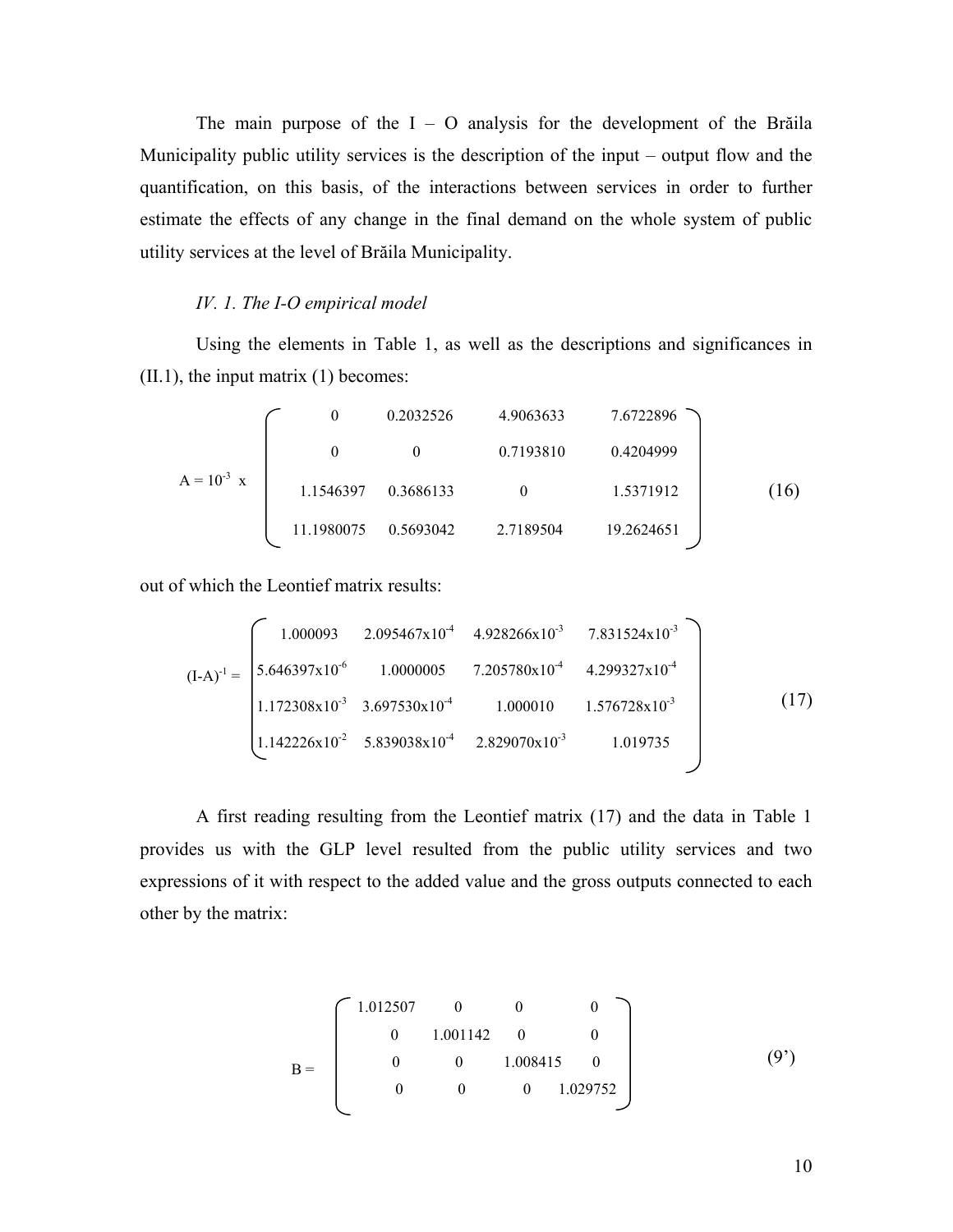out of which, using (10), we obtain:

$$
PLB = 334689251.82 \text{ lei} \tag{10'}
$$

 If additional statistical data had been available, at least for two distinct moments in time, the above analysis could have come up with an average annual GLP growth ratio, resulted from the mentioned public utility services, with respect to the number of inhabitants and, from a broader perspective, a comparison of these data with other local or regional communities or with the situation at national level.

#### *IV.2 The empirical analysis of the multipliers*

Multipliers actually emphasize the fact that an exogenous increase of the demand for local public products or services will influence the demand for other local products and services. The  $I - O$  analysis offers the instruments for measuring these effects, such as the variation regarding the different activities specific to the local development.

 The field literature operates with a classification into three groups of the effects of the multipliers – output, income and employment – which measure "the effect of a modification in the final demand in a sector, the total local industry output and the number of workplaces lost/gained, respectively"<sup>13</sup>.

 As we have shown, for the output multipliers, the effects are considered on at least three levels, firstly, the *direct* effect of certain modifications on the respective local activity/industry output; secondly, the *indirect* effect on the other activities, which are suppliers of the former, and, thirdly, the *induced* effect which stems from the fact that the modification of the output in the local activity/industry will trigger the modification of the level of personal income in the local community, out of which, at least part of it, will be used at a local level.

 The savings and the input in the local productions which will have to be imported will represent the most important leaks in this circular system.

Coming back to the situation of the public utility services in Brăila, multipliers can be classified according to their size, as follows from the use of  $(11)$  and  $(17)$  in Table 2.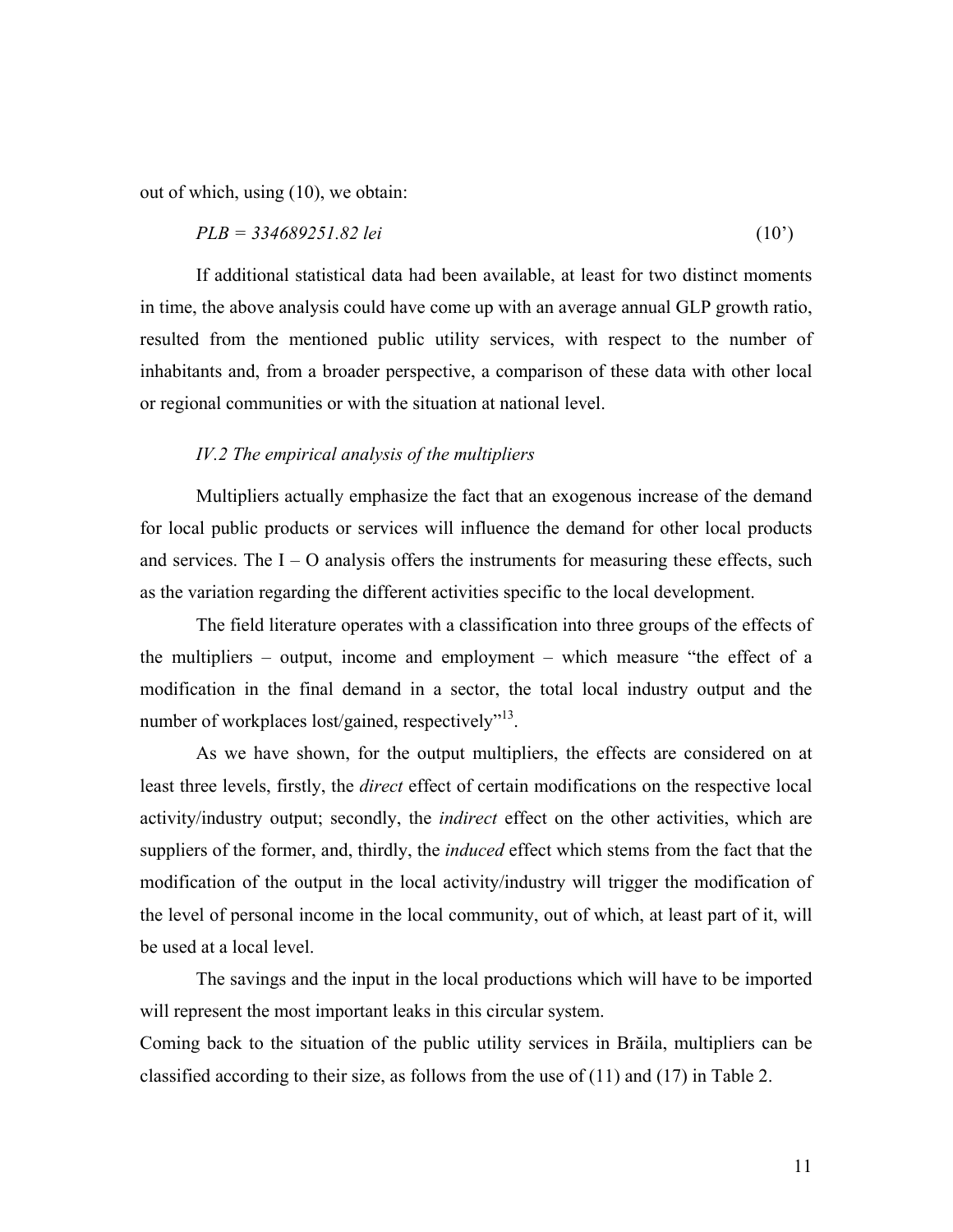| The public utility<br>service | <b>Multiplier 2005</b><br>$(k_i, i = 1,4)$ |  |
|-------------------------------|--------------------------------------------|--|
| Water, sewerage               | $k_4$ = 1.029573                           |  |
| Thermal energy                | $k_1$ = 1.012693                           |  |
| Local transport               | $k_3 = 1.008488$                           |  |
| Sanitation                    | $k_2$ = 1.001164                           |  |

# **Table 2: Output multipliers for the public utility services in Brăila Municipality**

 In the circumstances described in Table 1, using (12), we shall obtain the aggregate output multiplier:

$$
k = 1.015552\tag{12'}
$$

A few observations depicted from the field literature need to be reminded in this context. The first one refers to the following interpretation: the higher the multiplier, the higher the quantity of purchases made by the local service to achieve a certain output quantity. The second observation regards the evolution of the multipliers. Starting from data supplied by different case studies, we can accept the continuity condition, so, a certain degree of inter-temporal stability in the estimates of the multipliers in question. As a consequence, a prognosis or planning activity for a local development policy may consider this continuous behaviour of the output multipliers.

For this purpose other evaluations are also needed, as for example those of the income and employment multipliers. The income multipliers result directly from the described I – O model, by means of the Leontief matrix, (17). According to McNicoll and Baird (1980), the income multiplier "is here defined as the ratio between the total income modification and the direct income modification"<sup>14</sup>.

In other words, with the previous representations, the  $\lambda_i$ , multiplier corresponding to the local activity/industry i, will be:

$$
\lambda_i = \frac{\sum_{i=1}^n a_{ij}^* F_j}{a_{jj}^* F_j}, \quad i = \overline{I, n}
$$
\n(18)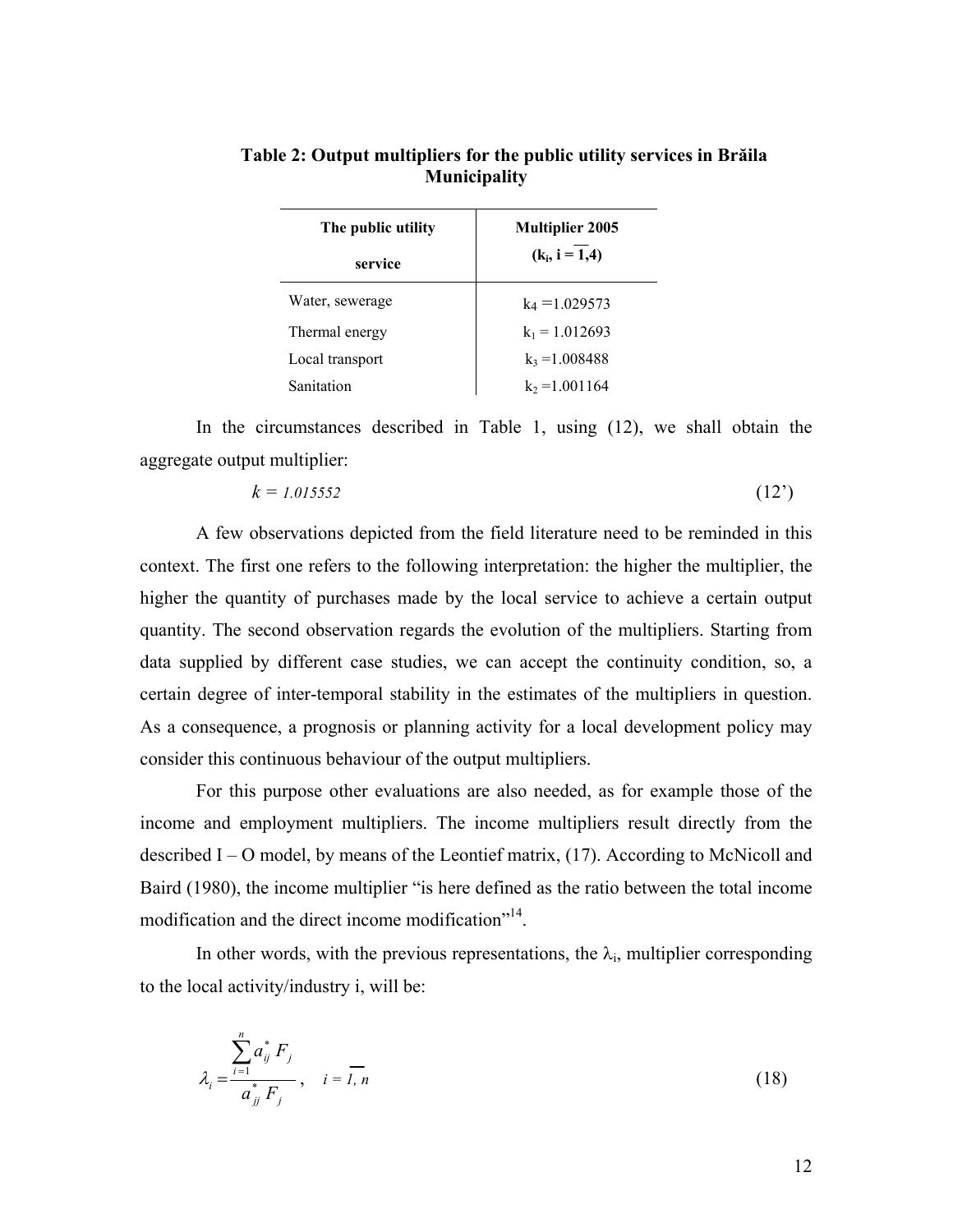In these circumstances, we'll have, in Table 3, the income multipliers, arranged according to their size.

| The public utility<br>service | <b>Multiplier 2005</b><br>$(\lambda_i, i = 1, 4)$ | Indirect and induced<br>variations (lei) 2005<br>$(\delta_i, i = 1,4)$ |
|-------------------------------|---------------------------------------------------|------------------------------------------------------------------------|
| Water sewerage                | $\lambda_4$ = 1.018879                            | $\delta_4$ = 1.845437                                                  |
| Thermal energy                | $\lambda_1 = 1.007438$                            | $\delta_1 = 1.068.935$                                                 |
| Local transport               | $\lambda_2 = 1.005255$                            | $\delta_3$ = 329.516                                                   |
| Sanitation                    | $\lambda_3 = 1.002411$                            | 86.572<br>=                                                            |

**Table 3. The income multipliers for the public utility services in Brăila Municipality** 

If we define an aggregate income multiplier,  $\lambda$ , in a manner similar to (12) in Table 1 and Table 3, we obtain:

 $\lambda = 1.009793$  (18<sup>'</sup>)

From Table 3 it results that the direct effects are predominant, which is explainable for the analysis carried out on the public utility services.

The determining of the employment multipliers is, in general, more complex, as there isn't a relation between the  $I - O$  model and evolution of the number of positions. The problems which arise become even more complex if we consider the extra hours, the vacant positions, the reduced work programs as well as labour productivity.

The field studies indicate the method based on representative samples as the most adequate.

McNicoll and Baird (1980) use the employment multiplier of a local activity/industry as being the total variation of the number of employees, as a result of a unitary increase in the final demand for the respective local activity/industry.

Presupposing the existence of a proportional relation, similar to (14), between the income variation and the evolution of the number of positions as a result of an increase in the final demand, in the circumstances of an increase by 10% of the final demand we shall obtain: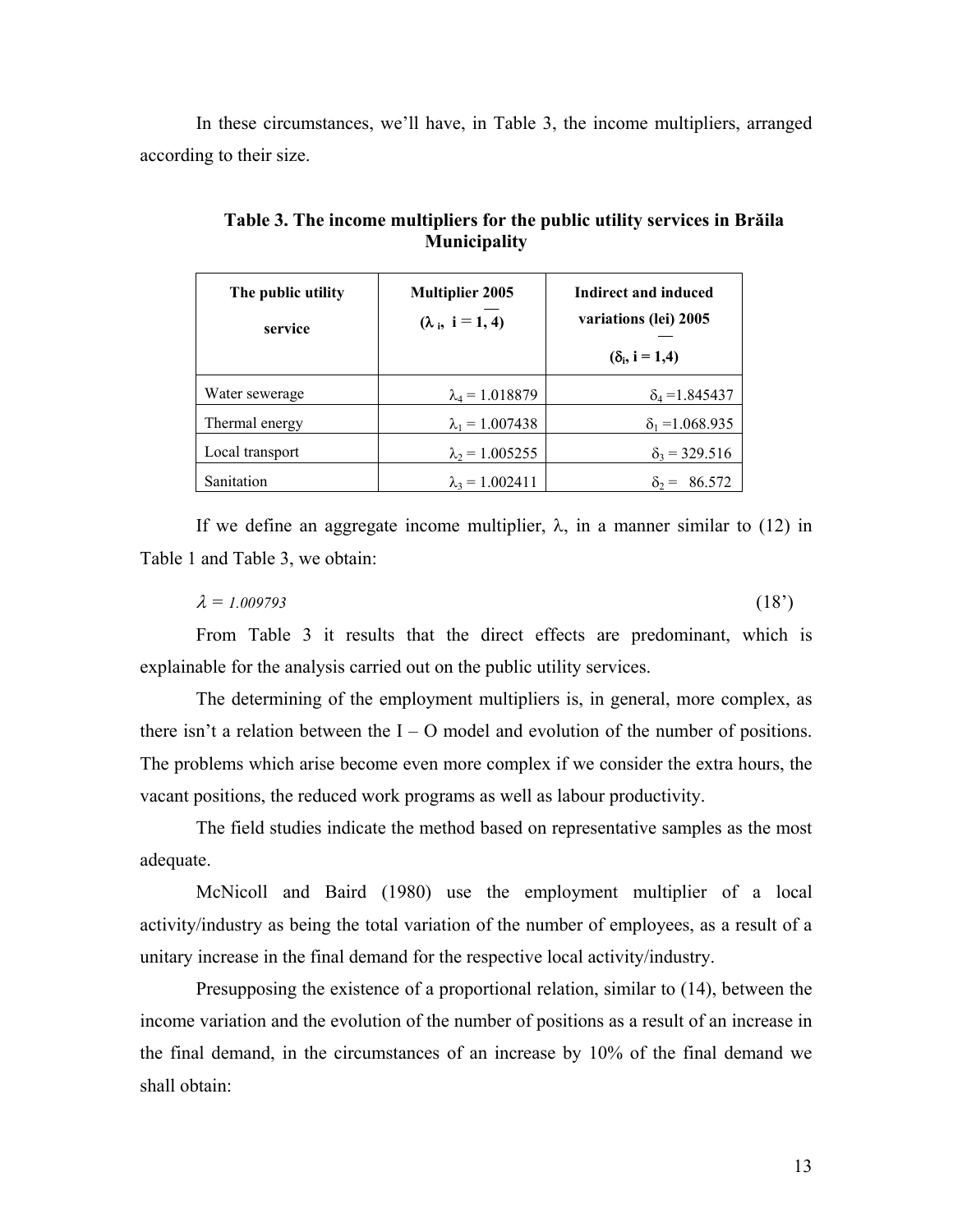| The public utility service | Direct increases $\frac{6}{6}$ | Indirect and induced<br>$increase\%)$ |
|----------------------------|--------------------------------|---------------------------------------|
| Sanitation                 | 9.97                           | 0.02                                  |
| Local transport            | 9.95                           | 0.05                                  |
| Thermal energy             | 9.92                           | 0.07                                  |
| Water sewerage             | 9.81                           | 0.18                                  |

**Table 4: The variation of the number of employees as a result of the increase by 10% of the final demand** 

The specificity of the analysis carried out, determined by the relatively low ratio of the intermediary exchanges in relation to the final demand leads to Type II effects, indirect, and induced, almost insignificant. We can still notice that a variation, within the limit of 10%, of the final demand, entails both direct variations and indirect and induced variations.

#### *IV.3 The impact of the pre-accession structural funds*

When we refer to the impact of the expansion of certain local development activities, a significant example for Brăila Municipality is the accessing of European nonreimbursable funds in order to support the local development process.

Considering the Financing Memorandum<sup>15</sup>agreed by the Romanian Government and the European Commission regarding the financial non-reimbursable assistance granted through the Instrument for Pre-accession Structural Policies for the program of "Rehabilitation and extension of the sewerage system and building of a used water filter station in Brăila Municipality", worth of 59,877,400 Euro, participates in the development of the public utility services at the level of Brăila Municipality and, indirectly, in the local development of the Municipality of Brăila.

The program is made of three components:

- $\blacksquare$  finishing the execution works at the new sewer;
- **Expanding the sewerage system;**
- building a water used water treating station in Brăila Municipality.

The first component was prioritized and completed on the  $31<sup>st</sup>$  of December 2004, because of its importance in the economic and social life of the municipality.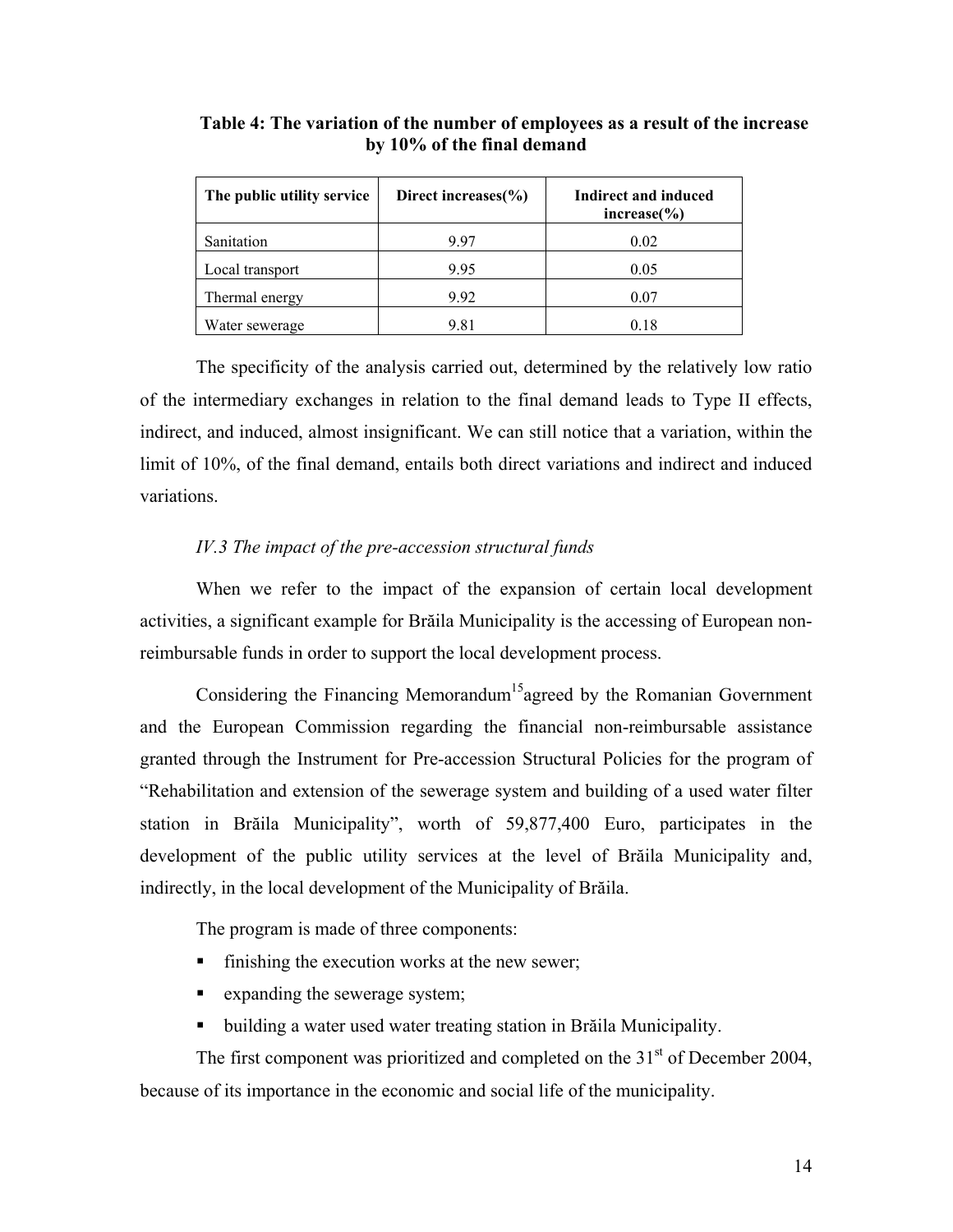A priority for the very near future is constituted by the "Expanding the sewerage system in Brăila Municipality" component, which is provided for in the Memorandum, amounting to 18,112,000 Euro.

This component was bid for and purchased by S.C.ATHENA-S.A. Greece, amounting to 17,750,000 Euro, 62,480,000 respectively (1 Euro = 3.52 lei).

The determining of the impact of this capital injection will not follow the methodology described in subchapter III.2 regarding the impact studies, because of the absence of statistical data, as well as of new relevant activities for the described model.

Therefore, if we adapt (13), while maintaining the Leontief matrix, (16), we can consider a variation of the final demand, expressed through value, determined by the local development needs:

$$
\Delta F = (0, 0, 0, 62.480.000)^t \tag{19}
$$

In these circumstances, out of (12) will result:

$$
\Delta X = (489314, 26862, 98514, 63713043)^t \tag{20}
$$

 As it was natural, the capital injection into one of the specific local development activities also entailed, through direct or indirect and induced effects, variations of the outputs of all public utility services.

We can also notice that the impact on the total output, evaluated according to  $(2)$ as amounting to 64,327,733 lei can also be determined by using the output multiplier for the "water – sewerage" public utility service described in Table 2. Expanding this idea to the income multiplier, described in Table 3, we obtain an impact on the above mentioned service of 63,659,560 lei.

#### *IV. 4 Predictions regarding the development of the public utility services*

 The exercise we hereby suggest concerns, on the one hand, the simplifying presuppositions in subchapter III.3, adapted by McNicoll and Baird (1980), and, on the other hand, the empirical data collected and used in this study.

 Therefore, a medium term (more exactly, five years) forecast could use the following relation:

$$
X_{2010} = [I - A_{2005}]^{-1} F_{2010}
$$
 (15")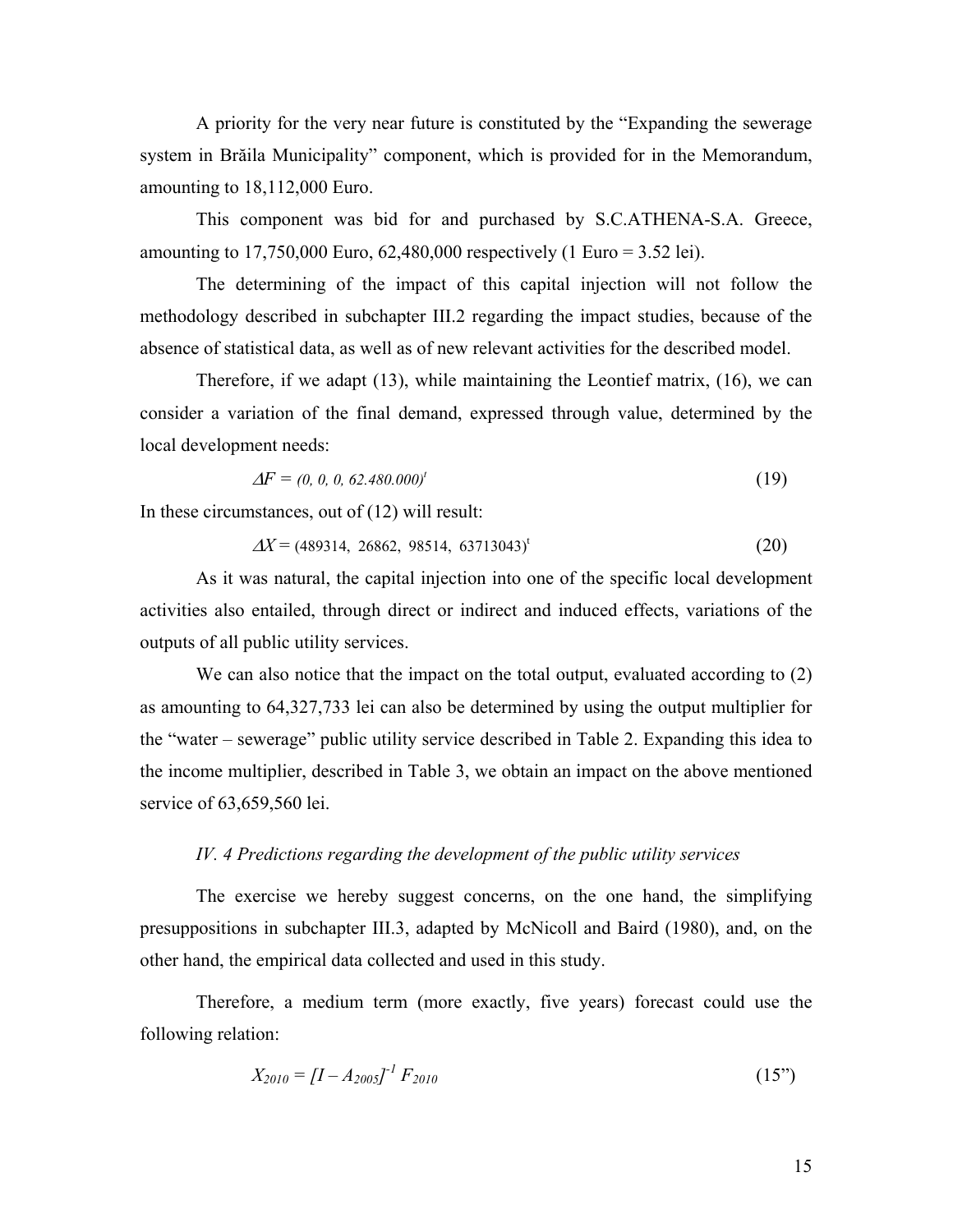The expression (15") integrates the results obtained so far, regarding the multipliers of the public utility, as well as impact, services.

Therefore, in the circumstances of the forecasting, at the level of the year 2010, of the percentage increase of the final demand for the services mentioned as  $p_1$ ,  $p_2$ ,  $p_3$ ,  $p_4$ respectively, the relation (15") becomes:

$$
X_{2010} = [P(I - A_{2005})]^{-1} F_{2005}
$$
 (21)

where:

$$
P = (p_{ij})_{1 \le i \le n}
$$
  

$$
1 \le j \le n
$$

is a diagonal matrix, with  $p_{ii} = 1/(1+p_i)$ ,  $i = \overline{1,n}$ 

Using the numerical data presented in this study we shall obtain:

$$
X_{2010} = X_{2005} + \begin{bmatrix} 141888942 \\ 801 \\ 166322 \\ 1620542 \end{bmatrix} p_1 + \begin{bmatrix} 7516 \\ 35866348 \\ 13262 \\ 20943 \end{bmatrix} p_2 + \begin{bmatrix} 308083 \\ 45046 \\ 62513995 \\ 176855 \end{bmatrix} p_3 + \begin{bmatrix} 739702 \\ 40608 \\ 148925 \\ 96315809 \end{bmatrix} p_4 \quad (22)
$$

#### **V. Conclusions**

 The present study approached the problem of local development using, within the general framework of the input-output analysis, as vectors of development, the public utility services. Certainly, the analysis is not complete, but it can constitute a research direction in the circumstances in which the problem of the public services represents a priority of the public administration reform in the context of the Romanian integration into the European Union.

 The empirical application carried out in the Brăila Municipality can only confirm the actuality and the evolution, after a few decades, of the model developed by Leontief.